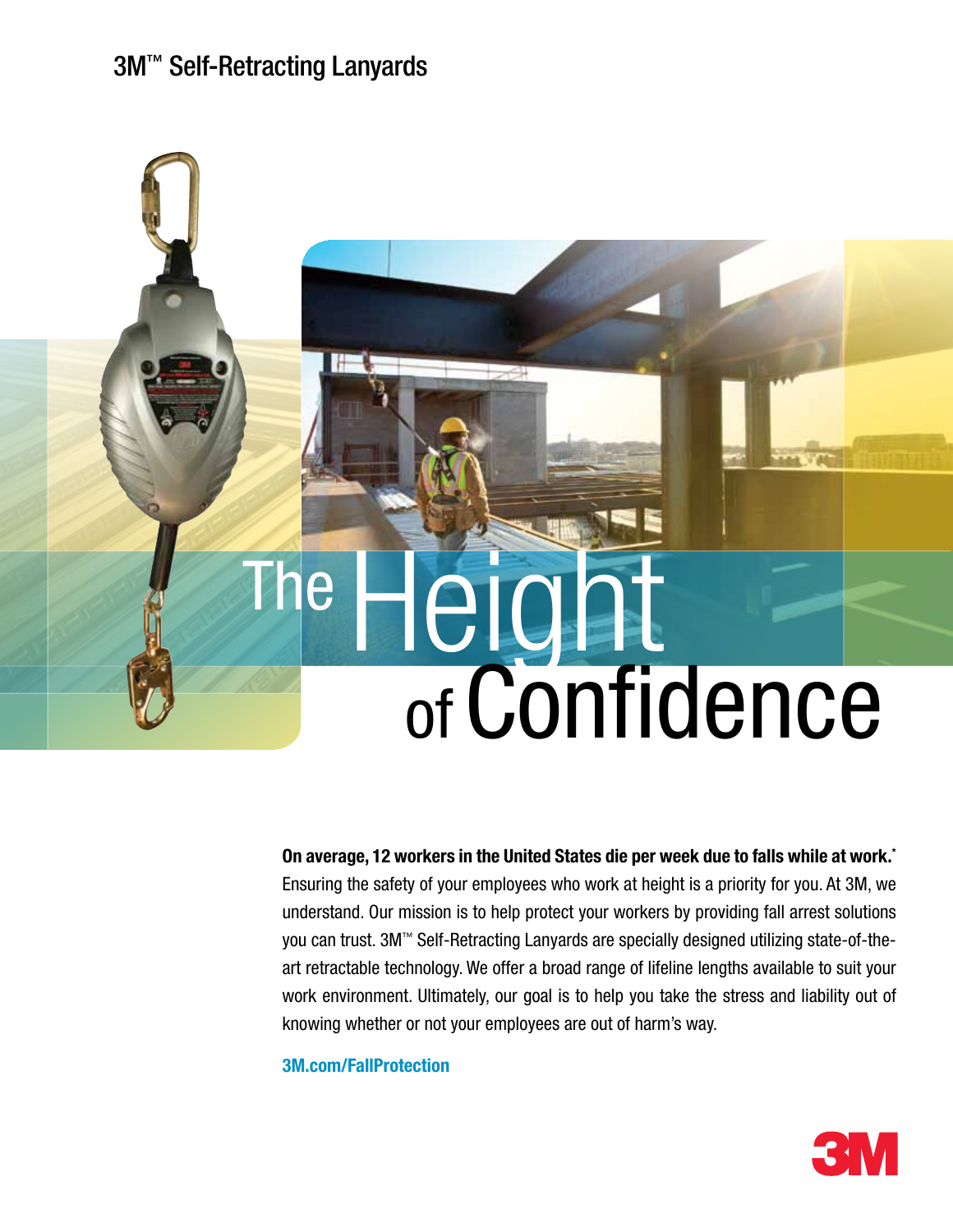## he Fear<br>out of Heights Taking the **Pale is a set of the Where safety and Where safety and Where safety and**

3M™ Sealed ReLoad™, ReLoad™, M Series, RLD Series and MS Series retractable lanyard families represent a broad range of connecting devices. Designed for durable performance, they are ideal for indoor or outdoor use, in light and heavy industrial environments.

**REIEIEIEIEIEIEI** 

- Wide selection with devices ranging from 7 ft. web to 130 ft. stainless steel cable lifelines
- Durably designed to be used in harsh industry environments such as construction, roofing, marine, mining and petroleum industries
- Housing options available in plastic or aluminum
- Manufactured with 3,600 lbs. gate-rated hardware and meets the requirements of the latest ANSI Z359.12-2009 standards
- Extensively tested to meet or exceed applicable ANSI standards and OSHA regulatory requirements
- Can be maintained and recertified to help extend the service life of the product through the 3M™ Retractable Repair Program

#### Ensure worker safety

#### Increase productivity

ReLoad™ Self-Retracting Lanyard REC-23



SafeLight Shock Absorbing Lanyard 209512

Under 17.5 ft. of clearance from anchor point, the use of a selfretracting lanyard is recommended.

Over 17.5 ft. of clearance from anchor point, an energy absorbing lanyard OR self-retracting lanyard can be used.



## protection go hand in hand

#### Why would I choose a self-retracting lanyard vs. a shock absorbing lanyard?

Our self-retracting lanyards combine innovative technology that may help to offer greater maneuverability and productivity. From construction to petrochemical, we offer a wide range of lifelines to meet the exacting fall protection needs of diverse industries.

Help to reduce trip hazards and fall distance with a 3M self-retracting lanyard. A shorter fall distance reduces the potential for injury. In the event of a fall, the braking mechanism of a self retracting lanyard activates as soon as the user reaches an approximate acceleration speed 4.5 - 6.5 ft/s (generally 12-18 inches), with a maximum arresting distance of 42 inches. Self-retracting lanyards retain tension on the lifeline at all times, keeping it out of the worker's way and reducing trip hazards.

Improved maneuverability means increased productivity. Unlike a typical 6 ft. energy-absorbing lanyard, you can choose self-retracting lanyards from 7 ft. up to 130 ft. to increase your working zone.



UNDER 17.5 ft. OVER 17.5 ft.

₩

**UNDER 17.5** 

ַחֲ

**OVER 17.** 

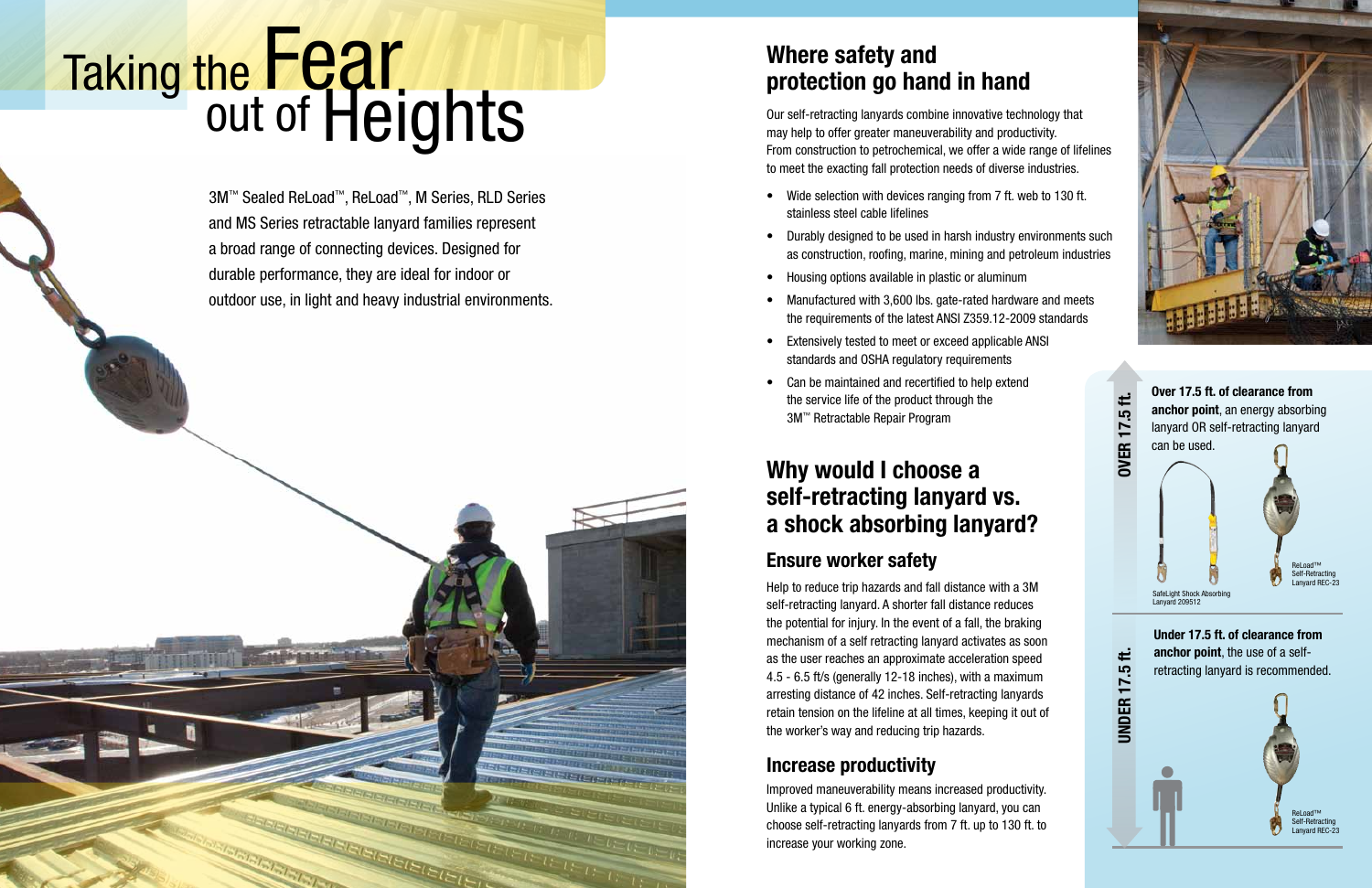Features at a glance Work Environments | Lifeline Material | **Liteline Material | Length of Unit Hou**sing Material | Lengths Available Sealed marine, mining, oil stainless steel cable 21.4 to 62.6 lbs aluminum /<br>Stainless steel cable 21.4 to 62.6 lbs and cable 21.4 to 62.6 lbs and cable 21.4 to 62.6 lbs and cable 3.5 cm galvanized or ReLoad™ and gas environments stainless ReLoad™ general purpose for galvanized or Premium stainless steel cable 11.4 to 16.6 lbs impact modified nylon stainless steel cable REC models harsh environments \$ general purpose for harsh ReLoad™ web 3.4 to 9.6 lbs aluminum or and the state of the state of the state of the state of the state of the state o<br>3.4 to 9.6 lbs and the state of the state of the state of the state of the state of the state of the state of environments and/or on REW models impact modi scratch-sensitive surfaces M Series general purpose galvanized cable 6.3 to 58 lbs aluminum capacity of the distribution of the distribution of the distribution of the distribution of the distribution of the distribution of the distribution of the distributi Ò Mid-range RLD Series general purpose galvanized cable 4.9 to 15 lbs polymeral purpose polymeral purpose Ñ general purpose and/or on general purpose and/or on aluminum byneema® web and the sensitive surfaces of polymeral purpose and or polymer<br>Scratch-sensitive surfaces and aluminum byneema® web and the sensitive surfaces or polymeral purpose and the s MS Series or poly

 $\left(\right.$  work environment  $\left.\right)$  Choose your work environment: from harsh marine, mining, oil & gas to general purpose Weight ranges from 2.9 to 62 lbs. depending on length and type of lifeline material

There are four main considerations to take into account when choosing a self-retracting lanyard—cost, work environment, weight of unit and length.



**Carabiner** 







Swivel Hook Snap Hook Rebar Hook (also available in aluminum)

### How to select a self-retracting lanyard

length



weight of unit

| laterial           | <b>Lengths Available</b>                         |
|--------------------|--------------------------------------------------|
| Im/<br>steel       | 30<br>50<br>85<br>130                            |
| fied nylon         | 23<br>30<br>40<br>${\bf 50}$                     |
| m or<br>fied nylon | $\overline{7}$<br>$12$<br>23                     |
| um                 | 15<br>$30\,$<br>40<br>50<br>75<br>100<br>130     |
| ler                | 10<br>20<br>30<br>50                             |
| um<br>mer          | $\overline{7}$<br>11<br>16<br>20<br>$30\,$<br>50 |

Choose a length from 7 to 130 ft. for optimum maneuverability and productivity

Choose from a range of competitively-priced options to fit your budget requirements

## Connecting features at a glance

#### Housing Hardware Options



Carabiner Dual Leg

Adapter

#### Lifeline Hardware Options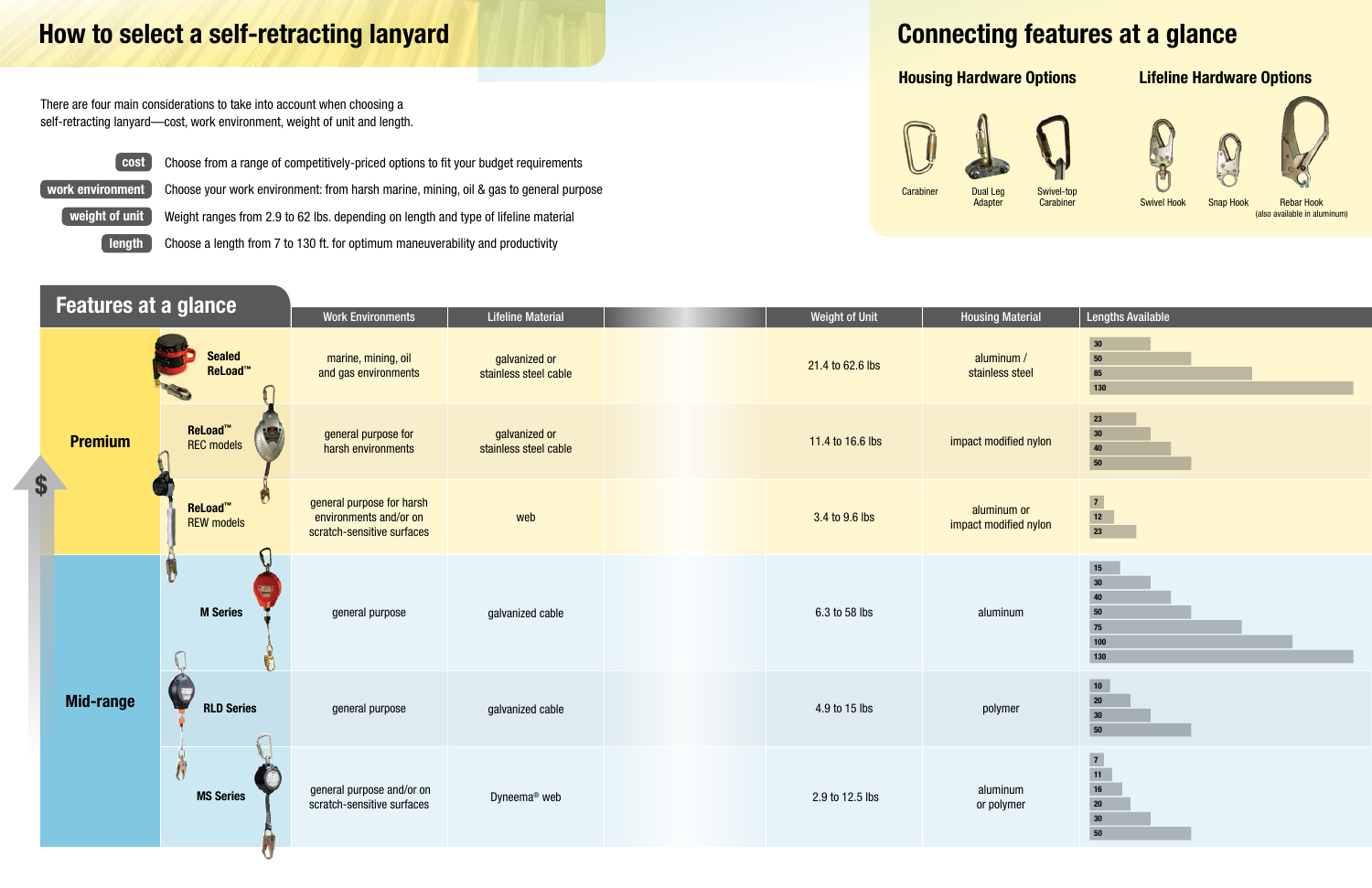| Product #   | UPC#           | Length | Lifeline   | Housing | Weight<br>of Unit | <b>Housing Hardware</b> | Lifeline<br>Hardware | <b>Weight Rating</b> |
|-------------|----------------|--------|------------|---------|-------------------|-------------------------|----------------------|----------------------|
| $RLD-10$    | 10078371642423 | 10     | Galvanized | Polymer | 4.9               | Swivel-Top, Carabiner   | Snap Hook            | 310 lbs.rated        |
| $RLD-10S$   | 10078371013568 | 10     | Galvanized | Polymer | 5.1               | Swivel-Top, Carabiner   | Swivel Hook          | 310 lbs. rated       |
| RLD-10-0241 | 10078371008274 | 10     | Galvanized | Polymer | 5.6               | Swivel-Top, Carabiner   | Rebar Hook           | 310 lbs. rated       |
| $RLD-20$    | 10078371003736 | 20     | Galvanized | Polymer | 7.1               | Swivel-Top, Carabiner   | Swivel Hook          | 310 lbs. rated       |
| RLD-20NIH   | 10078371010277 | 20     | Galvanized | Polymer | 7.1               | Swivel-Top, Carabiner   | Swivel Hook          | 310 lbs. rated       |
| $RLD-30$    | 10078371003750 | 30     | Galvanized | Polymer | 8.5               | Swivel-Top, Carabiner   | Swivel Hook          | 310 lbs. rated       |
| RLD-30NIH   | 10078371010284 | 30     | Galvanized | Polymer | 8.5               | Swivel-Top, Carabiner   | Swivel Hook          | 310 lbs. rated       |
| $RLD-50$    | 10078371003774 | 50     | Galvanized | Polymer | 15                | Swivel-Top, Carabiner   | Swivel Hook          | 310 lbs. rated       |

Meets requirements of ANSI Z359.1-07 standards and CSA Z259.2.2-98. NIH = Non-Indicating Hook

| SREC-50-SS |  |
|------------|--|
|------------|--|

#### Mid-Range



M Series

#### MS Series

#### RLD Series

Meets requirements of ANSI Z359.1-07 standards and CSA Z259.2.2-98. \*Estimated availability April 2012

Weights and measurements are approximate

| Product # | UPC#           | Length | Lifeline   | <b>Housing</b> | Weight<br>of Unit | <b>Housing Hardware</b> | Lifeline<br>Hardware | <b>Weight Rating</b> |
|-----------|----------------|--------|------------|----------------|-------------------|-------------------------|----------------------|----------------------|
| $M-15$    | 10078371003521 | 15     | Galvanized | Aluminum       | 6.3               | Swivel-Top, Carabiner   | Swivel Hook          | 310 lbs. rated       |
| $M-30$    | 10078371003590 | 30     | Galvanized | Aluminum       | 9.3               | Swivel-Top, Carabiner   | Swivel Hook          | 310 lbs. rated       |
| $M-40$    | 10078371003606 | 40     | Galvanized | Aluminum       | 12.9              | Swivel-Top, Carabiner   | Swivel Hook          | 310 lbs. rated       |
| $M-50$    | 10078371003620 | 50     | Galvanized | Aluminum       | 16.4              | Swivel-Top, Carabiner   | Swivel Hook          | 310 lbs. rated       |
| M-75      | 10078371003644 | 75     | Galvanized | Aluminum       | 22                | Swivel-Top, Carabiner   | Swivel Hook          | 310 lbs. rated       |
| $M - 100$ | 10078371003415 | 100    | Galvanized | Aluminum       | 33.3              | Large Carabiner         | Swivel Hook          | 310 lbs. rated       |
| M-130     | 10078371003439 | 130    | Galvanized | Aluminum       | 58                | Large Carabiner         | Swivel Hook          | 310 lbs. rated       |

|               | <b>ReLoad™</b>                     |                |                |                  |                              |                   |                         |                        |                    |                      |  |  |  |
|---------------|------------------------------------|----------------|----------------|------------------|------------------------------|-------------------|-------------------------|------------------------|--------------------|----------------------|--|--|--|
|               | Product #                          | UPC#           | Length         | Lifeline         | <b>Housing</b>               | Weight<br>of Unit | <b>Housing Hardware</b> | Lifeline<br>Hardware   | <b>Dual</b><br>Leg | <b>Weight Rating</b> |  |  |  |
|               | <b>Cable Lifeline Models (REC)</b> |                |                |                  |                              |                   |                         |                        |                    |                      |  |  |  |
|               | <b>REC-23</b>                      | 10078371011328 | 23             | Galvanized       | <b>Impact Modified Nylon</b> | 11.5              | Carabiner               | Swivel Hook            |                    | 400 lbs. rated       |  |  |  |
|               | <b>REC-30</b>                      | 10078371011335 | 30             | Galvanized       | Impact Modified Nylon        | 13.3              | Carabiner               | Swivel Hook            |                    | 400 lbs. rated       |  |  |  |
|               | <b>REC-40</b>                      | 10078371011342 | 40             | Galvanized       | <b>Impact Modified Nylon</b> | 16                | Carabiner               | Swivel Hook            |                    | 400 lbs. rated       |  |  |  |
|               | <b>REC-50</b>                      | 10078371011359 | 50             | Galvanized       | <b>Impact Modified Nylon</b> | 16.6              | Carabiner               | Swivel Hook            |                    | 400 lbs. rated       |  |  |  |
|               | REC-23-SS                          | 10078371631359 | 23             | <b>Stainless</b> | Impact Modified Nylon        | 11.4              | Carabiner               | Swivel Hook            |                    | 400 lbs. rated       |  |  |  |
| <b>REC-23</b> | REC-30-SS                          | 10078371631366 | 30             | <b>Stainless</b> | <b>Impact Modified Nylon</b> | 13.2              | Carabiner               | Swivel Hook            |                    | 400 lbs. rated       |  |  |  |
|               | <b>REC-40-SS</b>                   | 10078371631373 | 40             | <b>Stainless</b> | Impact Modified Nylon        | 15.8              | Carabiner               | Swivel Hook            |                    | 400 lbs. rated       |  |  |  |
|               | <b>REC-50-SS</b>                   | 10078371631380 | 50             | <b>Stainless</b> | Impact Modified Nylon        | 16.4              | Carabiner               | Swivel Hook            |                    | 400 lbs. rated       |  |  |  |
|               | <b>Web Lifeline Models (REW)</b>   |                |                |                  |                              |                   |                         |                        |                    |                      |  |  |  |
|               | REW-7                              | 10078371011458 | $\overline{7}$ | Web              | Aluminum                     | 3.4               | Carabiner               | Snap Hook              |                    | 310 lbs. rated       |  |  |  |
|               | REW-7-0241A                        | 10078371654136 | $\overline{7}$ | Web              | Aluminum                     | 3.7               | Carabiner               | Aluminum<br>Rebar Hook |                    | 310 lbs. rated       |  |  |  |
|               | DLREW-7                            | 10078371628236 | 7              | Web              | Aluminum                     | 6.5               | $DL-7$                  | Snap Hook              | $\bullet$          | 310 lbs. rated       |  |  |  |
|               | DL-REW-7-0241A                     | 10078371654143 | $\overline{7}$ | Web              | Aluminum                     | 7.1               | $DL-7$                  | Aluminum<br>Rebar Hook | $\bullet$          | 310 lbs. rated       |  |  |  |
|               | <b>REW-12</b>                      | 10078371011366 | 12             | Web              | Impact Modified Nylon        | 3.5               | Swivel-Top, Carabiner   | Snap Hook              |                    | 310 lbs. rated       |  |  |  |
| REW-7         | <b>REW-23</b>                      | 10078371011373 | 23             | Web              | <b>Impact Modified Nylon</b> | 9.6               | Swivel-Top, Carabiner   | Snap Hook              |                    | 310 lbs. rated       |  |  |  |
|               |                                    |                |                |                  |                              |                   |                         |                        |                    |                      |  |  |  |

| Product #    | UPC#           | Length | <b>Lifeline</b>          | <b>Housing</b> | Weight<br>of Unit | <b>Housing Hardware</b> | <b>Lifeline</b><br><b>Hardware</b> | <b>Dual</b><br>Leg | <b>Weight Rating</b> |
|--------------|----------------|--------|--------------------------|----------------|-------------------|-------------------------|------------------------------------|--------------------|----------------------|
| <b>MS-11</b> | 10078371007307 | 11     | Dyneema <sup>®</sup> Web | Aluminum       | 4.4               | Swivel-Top, Carabiner   | Snap Hook                          |                    | 310 lbs. rated       |
| MS-11/0241   | 10078371013513 | 11     | Dyneema <sup>®</sup> Web | Aluminum       | 5.1               | Swivel-Top, Carabiner   | Rebar Hook                         |                    | 310 lbs. rated       |
| <b>MS-16</b> | 10078371007314 | 16     | Dyneema <sup>®</sup> Web | Polymer        | 4.5               | Swivel-Top, Carabiner   | Snap Hook                          |                    | 310 lbs. rated       |
| $MS-20$      | 10078371003675 | 20     | Dyneema <sup>®</sup> Web | Polymer        | 5.5               | Swivel-Top, Carabiner   | Swivel Hook                        |                    | 310 lbs. rated       |
| $MS-30$      | 10078371003699 | 30     | Dyneema <sup>®</sup> Web | Polymer        | 6.5               | Swivel-Top, Carabiner   | Swivel Hook                        |                    | 310 lbs. rated       |
| $MS-50$      | 10078371003712 | 50     | Dyneema <sup>®</sup> Web | Polymer        | 12.5              | Swivel-Top, Carabiner   | Swivel Hook                        |                    | 310 lbs. rated       |
| 3307*        | 10078371009226 | 7      | Dyneema <sup>®</sup> Web | Aluminum       | 2.9               | Swivel-Top, Carabiner   | Snap Hook                          |                    | 310 lbs. rated       |
| 3307-0241*   | 10078371008229 | 7      | Dyneema <sup>®</sup> Web | Aluminum       | 3.6               | Swivel-Top, Carabiner   | Rebar Hook                         |                    | 310 lbs. rated       |
| DL3307*      | 10078371628212 | 7      | Dyneema <sup>®</sup> Web | Aluminum       | 5.8               | $DL-7$                  | Snap Hook                          | $\bullet$          | 310 lbs. rated       |
| DL3307-0241* | 10078371628229 | -7     | Dyneema <sup>®</sup> Web | Aluminum       | 7                 | $DL-7$                  | Rebar Hook                         | $\bullet$          | 310 lbs. rated       |

Meets requirements of ANSI Z359.1-07 standards and CSA Z259.2.2-98. IP68 and IP69K rated. \*Not included. Carabiner 210-07 is available to order.



| Sealed ReLoad <sup>™</sup> |                |        |                  |                    |                   |                                   |                                    |                      |
|----------------------------|----------------|--------|------------------|--------------------|-------------------|-----------------------------------|------------------------------------|----------------------|
| Product #                  | UPC#           | Length | Lifeline         | Housing            | Weight<br>of Unit | <b>Housing</b><br><b>Hardware</b> | <b>Lifeline</b><br><b>Hardware</b> | <b>Weight Rating</b> |
| SREC-30                    | 10078371012745 | 30     | Galvanized       | Aluminum           | 21.6              | Carabiner*                        | Swivel Hook                        | 400 lbs. rated       |
| SREC-50                    | 10078371012752 | 50     | Galvanized       | Aluminum           | 28                | Carabiner*                        | Swivel Hook                        | 400 lbs. rated       |
| SREC-85                    | 10078371012769 | 85     | Galvanized       | Aluminum/Stainless | 47.9              | Carabiner*                        | Swivel Hook                        | 400 lbs. rated       |
| <b>SREC-130</b>            | 10078371012776 | 130    | Galvanized       | Aluminum/Stainless | 62.6              | Carabiner*                        | Swivel Hook                        | 400 lbs. rated       |
| SREC-30-SS                 | 10078371012783 | 30     | <b>Stainless</b> | Aluminum           | 21.4              | Carabiner*                        | Swivel Hook                        | 400 lbs. rated       |
| SREC-50-SS                 | 10078371012790 | 50     | <b>Stainless</b> | Aluminum           | 27.7              | Carabiner*                        | Swivel Hook                        | 400 lbs. rated       |
| SREC-85-SS                 | 10078371012806 | 85     | <b>Stainless</b> | Aluminum/Stainless | 48.3              | Carabiner*                        | Swivel Hook                        | 400 lbs. rated       |
| SREC-130-SS                | 10078371012813 | 130    | <b>Stainless</b> | Aluminum/Stainless | 62                | Carabiner*                        | Swivel Hook                        | 400 lbs. rated       |

|   | Product#  | $ $ UPC #      | Description                               |
|---|-----------|----------------|-------------------------------------------|
|   | DI -7     | 10078371628205 | Dual Leg Retractable Adapter              |
| 州 | $DI - 7B$ | 10078371628243 | Dual Leg Retractable Replacement Bolt Set |

### Dual Leg Accessories

Meets requirements of ANSI Z359.1-07 standards and CSA Z259.2.2-98.



**COLOR** 

RLD-30

MS-11

U came .

Meets requirements of ANSI Z359.1-07 standards and CSA Z259.2.2-98.

DL-REW-7 (DL-7 shown as part of DL-REW-7)